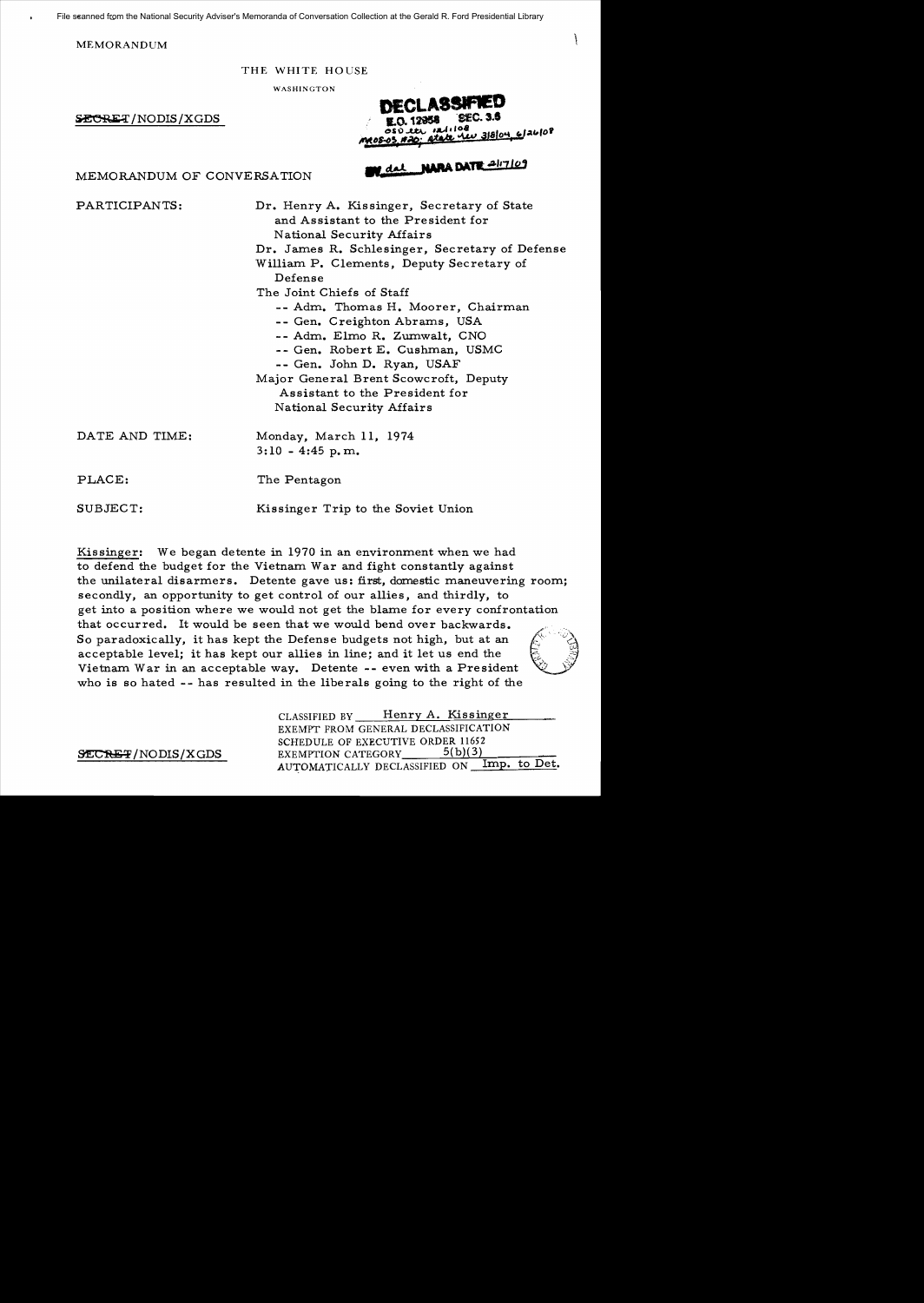Administration. If detente were ended, they would immediately go left and hit us for its failure.

We held off on trade until 1971, when they started to move on SALT. We played tough on Berlin, on Jordan, and on Cienfuegos.

We had given the Soviet Union a list of areas where progress had to be made: Middle East. Berlin. Vietnam, Cuba -- we had good restraint. If I were in the Politburo. I could make a case against Brezhnev for detente -- much more so than against us. Only the wheat deal -- and that is just a bureaucratic snafu.

On SALT, we were in a period of declining defense budgets; we had no programs which we gave up. The defensive agreement was a conspiracy of the bureaucracy. This is no intellectual defense of the defensive agreement, except that we didn't lose by it.

Where are we now? In the Middle East, the Soviet Union must be beside itself. This is very worrisome. They could turn hard line.

Schlesinger: What would they do if they went hardline?

Kissinger: They could make trouble in the Middle East, in Europe, and especially domestically.

Clements: What the Soviet Union wants is the Suez Canal open. They can't screw up the Middle East until they get the Canal open.

Kissinger: I see no evidence of that. The Soviet Union always talks in terms of an overall, not partial settlement. They do that to force us either into affirming or changing the 167 boundaries -- either way we would get one side down on us and get them back in.

What this means is we can't thwart the Soviet Union in every way at the same time -- on MFN. in the Middle East, in SALT. It is not just a position they can't accept, but one which will result in Brezhnev being attacked for having been fooled.

We want the defense budget as high as the environment will allow; we want to be tough when we need to do so; but keep the detente or peace symbo 1 for ourselves.

**SECRET**/NODIS/XGDS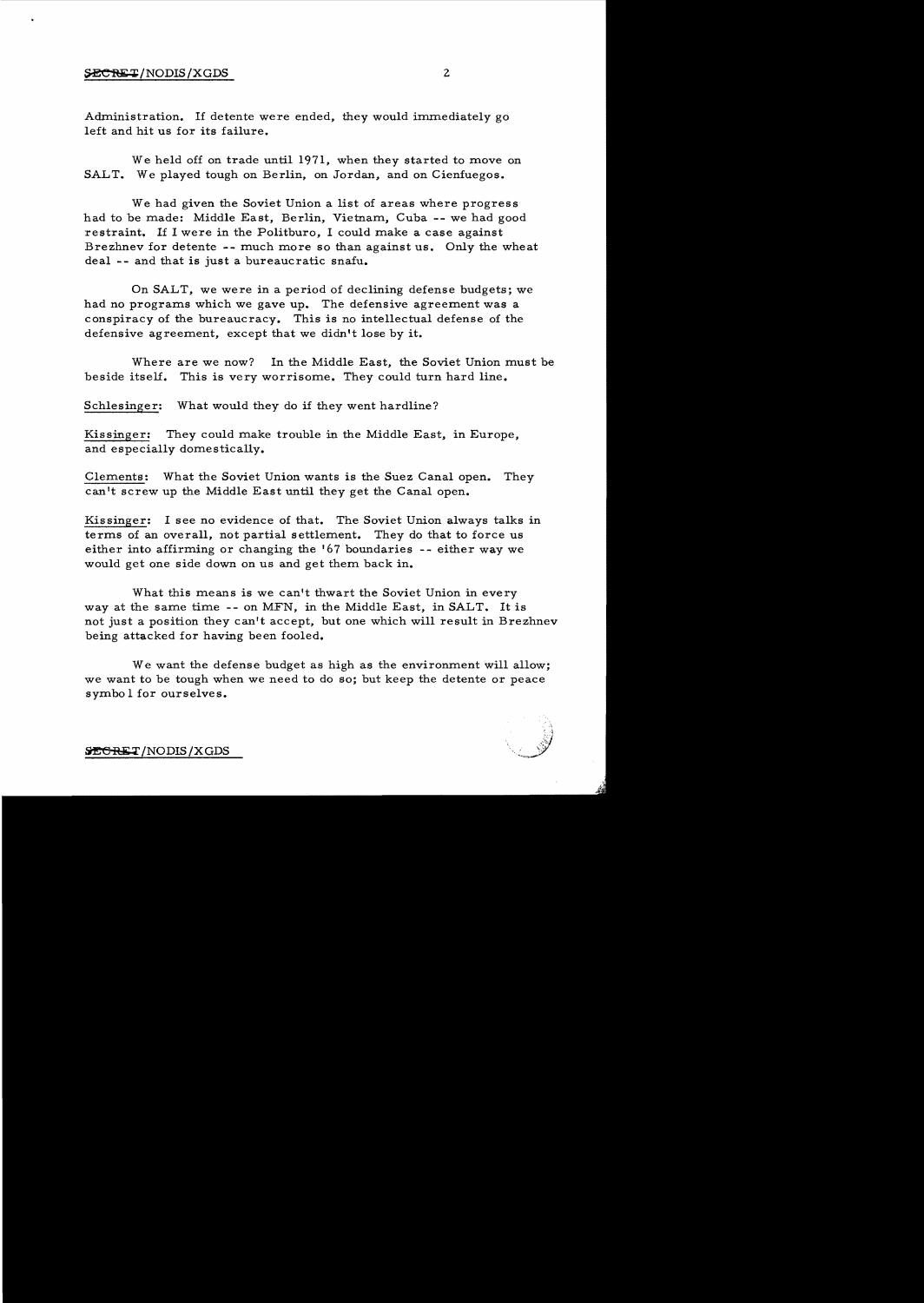#### \$ECRET/NODIS/XGDS 3

Schlesinger: How about Europe? Hints that we may withdraw troops may be useful.

Kissinger: The Atlantic area is the key to our security. If we think that by competing in the Third World we can do anything but bring about the destruction of the Western World, we are wrong.

In Europe, we have weak governments that are appealing to all sides. They kick the U.S., they spend a little more on defense for the right and to get American protection free. Every decision the EC has made has been anti-American.

Take Japan (and Canada). All the Europeans get is the Japanese maneuvering between us and the Europeans and thus encouraging Japanese nationalism. The EC -Arab meeting reflects their insecurity. They just maneuver. And this will come at the very time when we will be in trouble in the Middle East on the issues of Palestine and Jerusalem. We can't tolerate a Europe united against us. The defense people there are still good -- and there are others.

The Europeans can't be organically anti-American. If they are, why are American troops in Europe? The defense of Europe is essential to the U. S. How we defend it, however, is open. Our withdrawal could turn Europe neutralist; if they are going that way anyway, we may have to threaten some withdrawal. That would be a last resort. We have given up troop withdrawals. We have to appeal to the good types in Europe.

French policy can be viciously shortsighted, In the 19th century, they succeeded in unifying both Germany and Italy. Between the wars they surrounded Germany with weak states. They weakened and humiliated Germany but didn't take steps to prevent them from doing anything about it. The Maginot line was an invitation to Germany to turn east against the small states.

We don't want troop withdrawal. That is too drastic.

Schlesinger: An excellent formulation. We must have a common outlook on Europe and on the world as a whole.

I think on SALT we understand that we must not use too-tough words now. Essential equivalence we need for a permanent agreement; but we know we need maneuvering room now.



~/NODIS/XGDS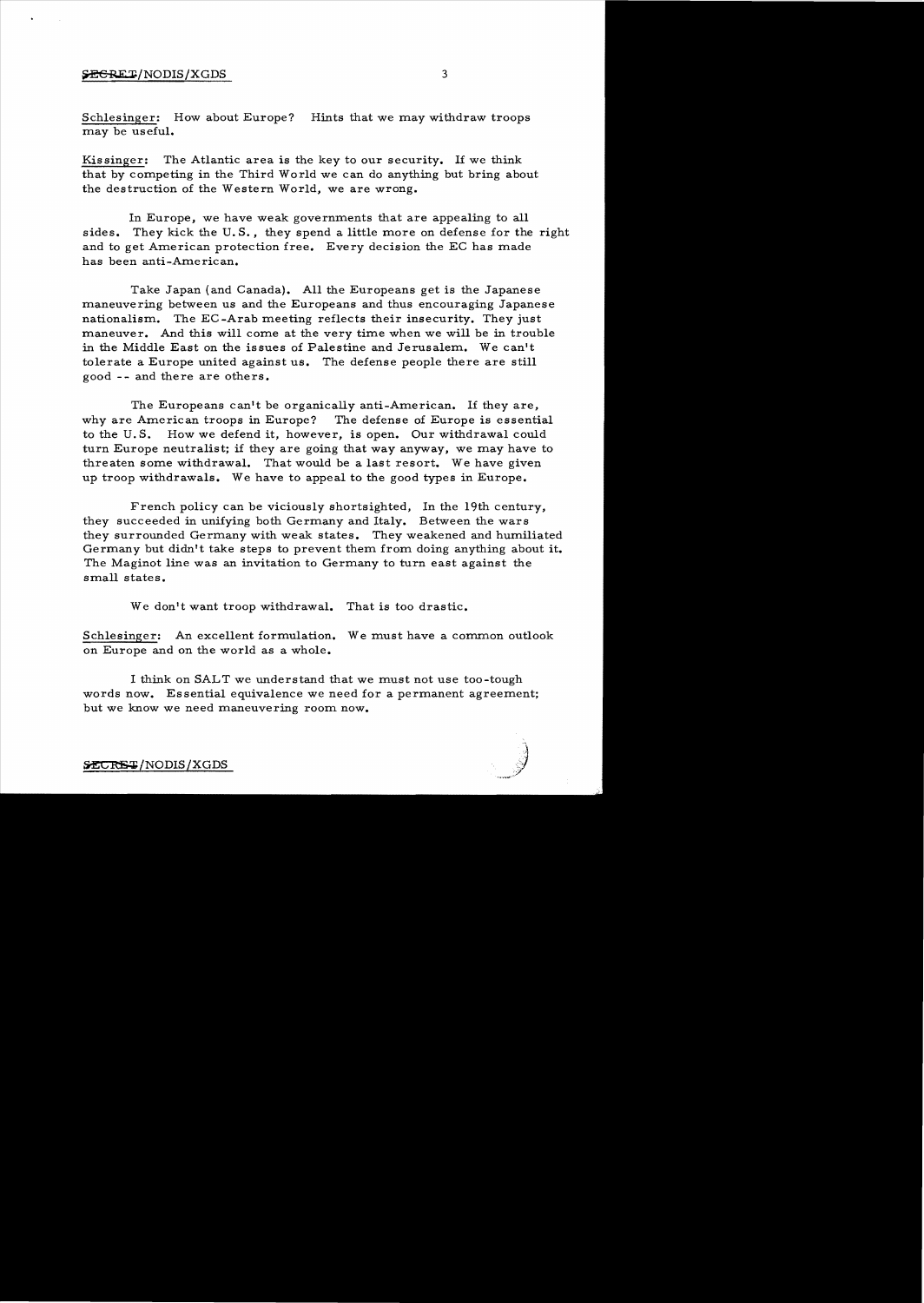Kissinger: There is no differences between us on equivalence. We have had words on tactics, but not on the overall strategy like bomber throwweight.

I will make no agreement with the Soviet Union. You will not be faced with a fait accompli. It is essential not to be too mechanial over what we consider equivalence. I look at overall equivalence, not equality in subcategories.

Schlesinger: I speak for the JCS -- we don't want to force them into a mirror image.

Kissinger: We will be looking it over to bring back something to talk about.

Schlesinger: On the budget, we may have seen an irreversible change.

Kissinger: I hope you are right. As a historian though, I think the liberals will turn if detente ends after the next election.

Schlesinger: How about the Far East -- the Chinese, Japan, Korean deployments?

Kissinger: Our best NATO ally is China. They understand the nature of politics and power. They are tough realists. Huang Chen complained to me about the Mideast alert, without instructions, and Mao bawled him out in front of me.

They want us to stay in Asia. That is why I am leary of pulling the B-52s out of Thailand.

Schlesinger: We have a new idea -- to float the squadrons in and out.

Kissinger: The Chinese want a visible American presence in Asia. The Japanese are not organically anti-American. Japan can shift courses very rapidly. We can't assume that democracy after 145 is a permanent phenomenon. They will be okay as long as the balance of power stays if it shifts, they could change overnight.

Our deployments in the Pacific and our overall strength are essential to keep Japan in line.



 $ZCKB-T/NODIS/XGDS$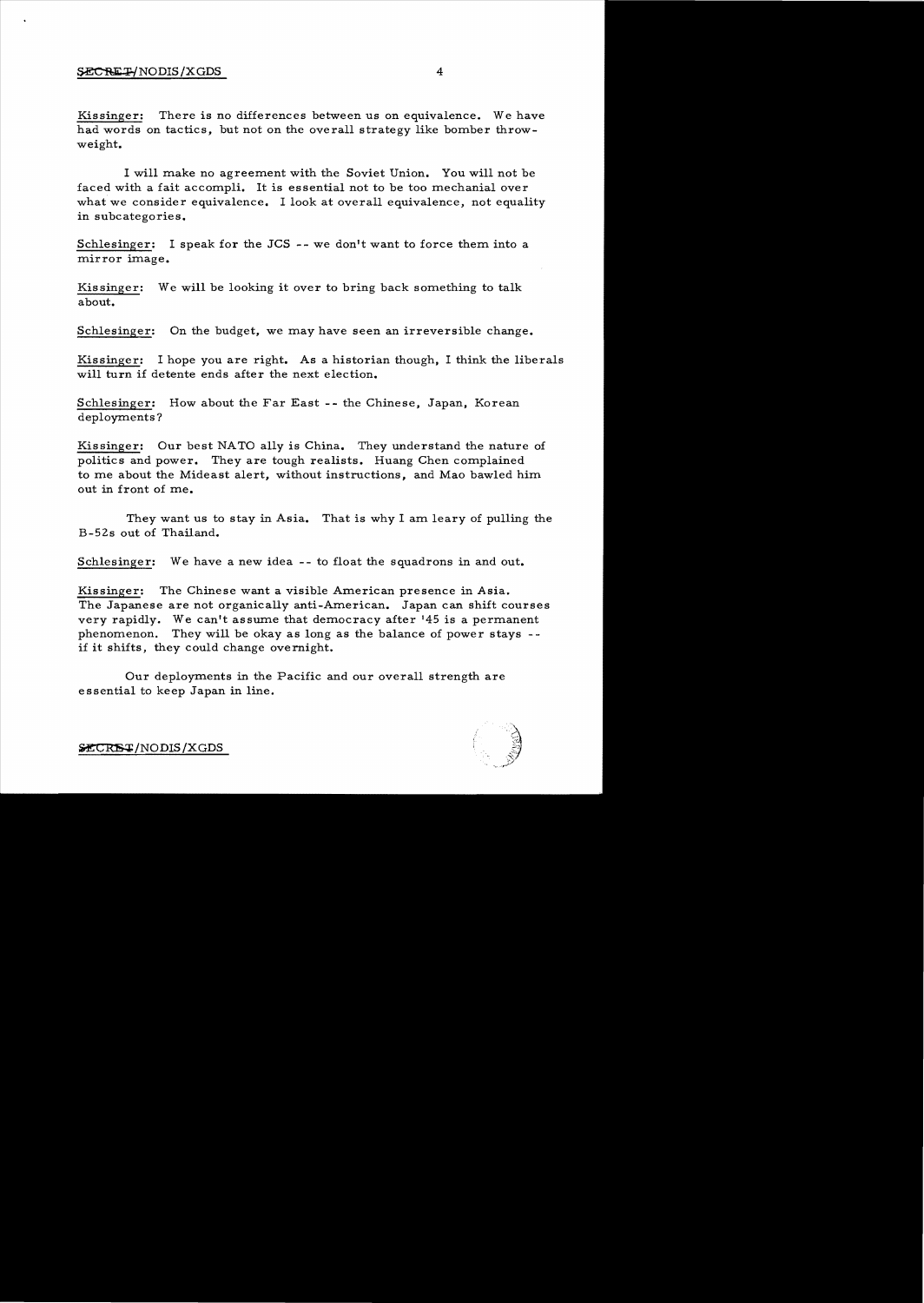### $\sqrt{\text{E}}$ GRET/NODIS/XGDS 5

The Chinese are not our allies -- they would be very aggressive if they weren't so scared of the Soviet Union.

Clements: How about the Japanese Defense Force?

Kissinger: I favor it so long as we remain the dominant power in the world. It will worry the Chinese a bit, but that is a bit of an asset. I think Japan will go nuclear within 10 years. We should use the Japanese to scare the others while keeping the Japanese tied to us.

The next 10 years will require a cold-blooded assessment of power.

Schlesinger: The Europeans are like Italy between the war.

Kissinger: I would like the U. S. forces in Korea turned into a mobile reserve -- but I am worried about the Chinese.

I am basically in favor of it.

Abrams: We could build up the strength of the division there.

Schlesinger: I wonder if we can hold 40,000 in Korea. I think we could hold it at 25,000.

Kissinger: It depends on over what period. I am leary of a visible cutting back, but no figure is magic.

Weare a long way in the future ever thinking about withdrawing forces from Europe.

Schlesinger: It was a mistake in getting Great Britain into the Common Market.

Kissinger: It was a tragic mistake.

We will take on Europe to save NATO and to keep our forces there.

Zumwalt: We have a special technical problem. It is dangerous to make arms control decisions that haven't been worked through the JCS.

SECRET/NODIS/XGDS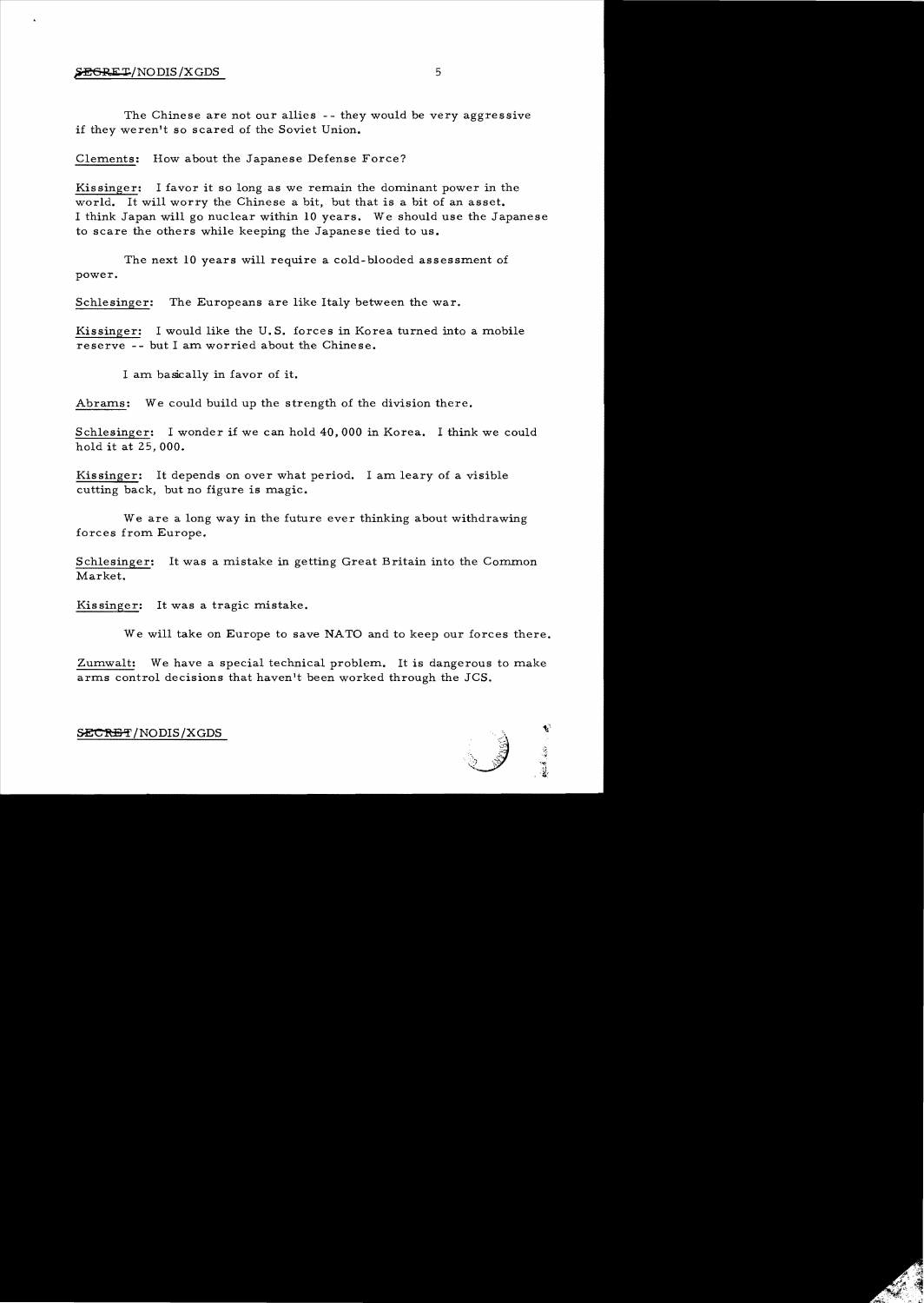## $S{\texttt{E}}$ GRE $\texttt{P}$ /NODIS/XGDS 6

 $\bullet$ 

Kissinger: They couldn't possibly propose anything which could be accepted without being scrubbed down.

Zumwalt: It is still questionable whether we will come out in the long term. Decoupling MIRV from equivalence could be dangerous. If they are separated, it must be done very carefully.

Kissinger: There is nothing going on in any channel of which you are not aware.

SEGRET/NODIS/XGDS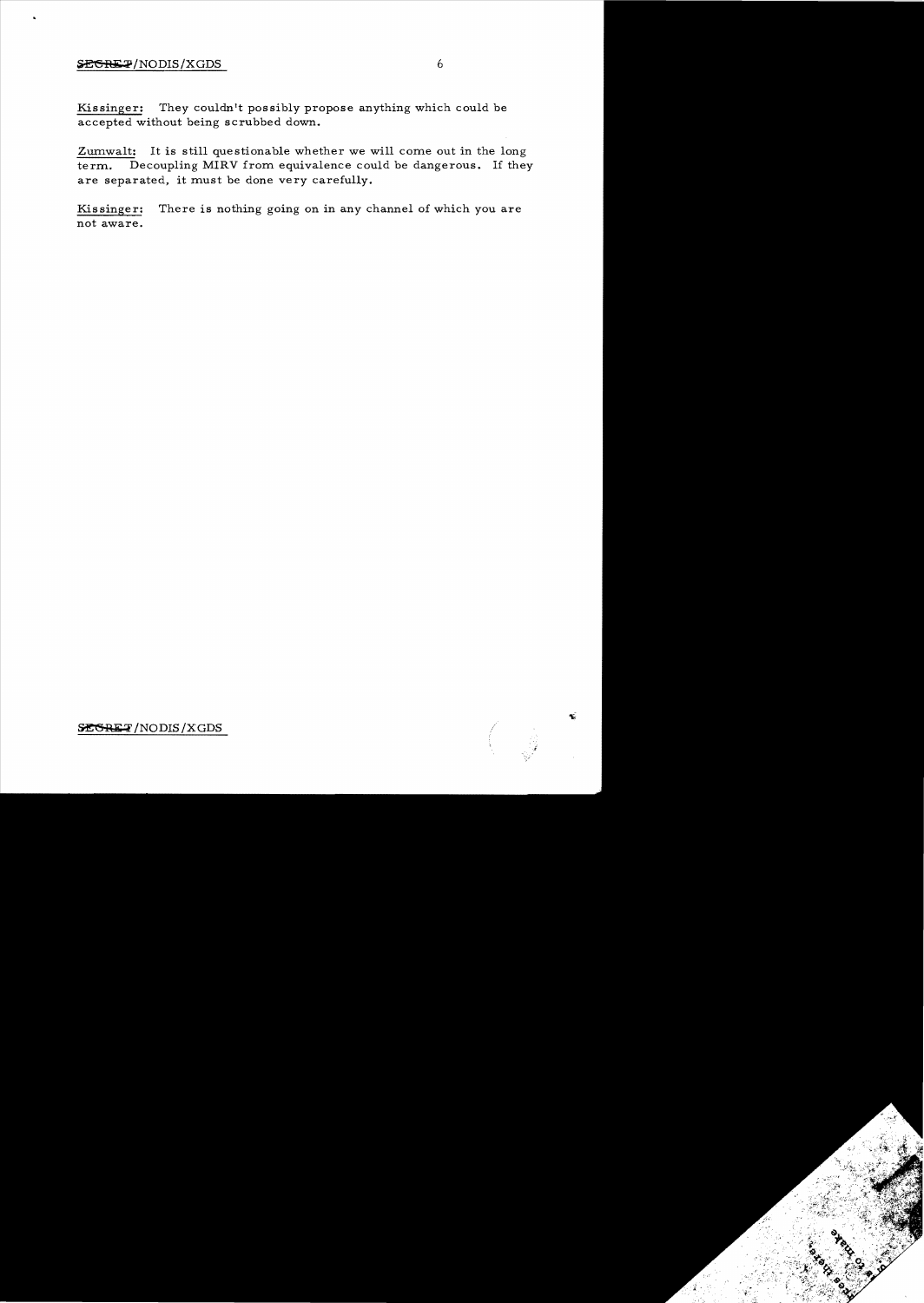Turns  $Hf-T-SI$  salles  $11$  around  $74$ WHITE HOUSE WASHINGTON K - Began ditmeter en '20 in surmount when we had to expend and get for UN was unitation channels, etc. Withite gove is: (1) Description et de la décembre de la décembre (3) To not make us to blow for all confrontations - and would wish out britannis, Persolutionally it has toget Dig bondgets in bird; let up und VN were in acceptate Corax. FADSTERNTO (Pargarellent vis so trated) have reserved du internet going to sychology admir. It for its farture. With let of our trianch mutat when 1971 reden they Have the wave on SALT. We played on trange on Berlin, Jadon, Crinfougas. We hadgiven SU but favor where pay had to temment, Bullin VN, Caro generationnet against Buy for detents - much now so thin against my - away wheat deal except for which (+ that just a birecommunity ferafran) **DECLASSIFIED** AUTHORITY <u>see und 0803</u> to 20 NARA, DATE  $\frac{6}{4}$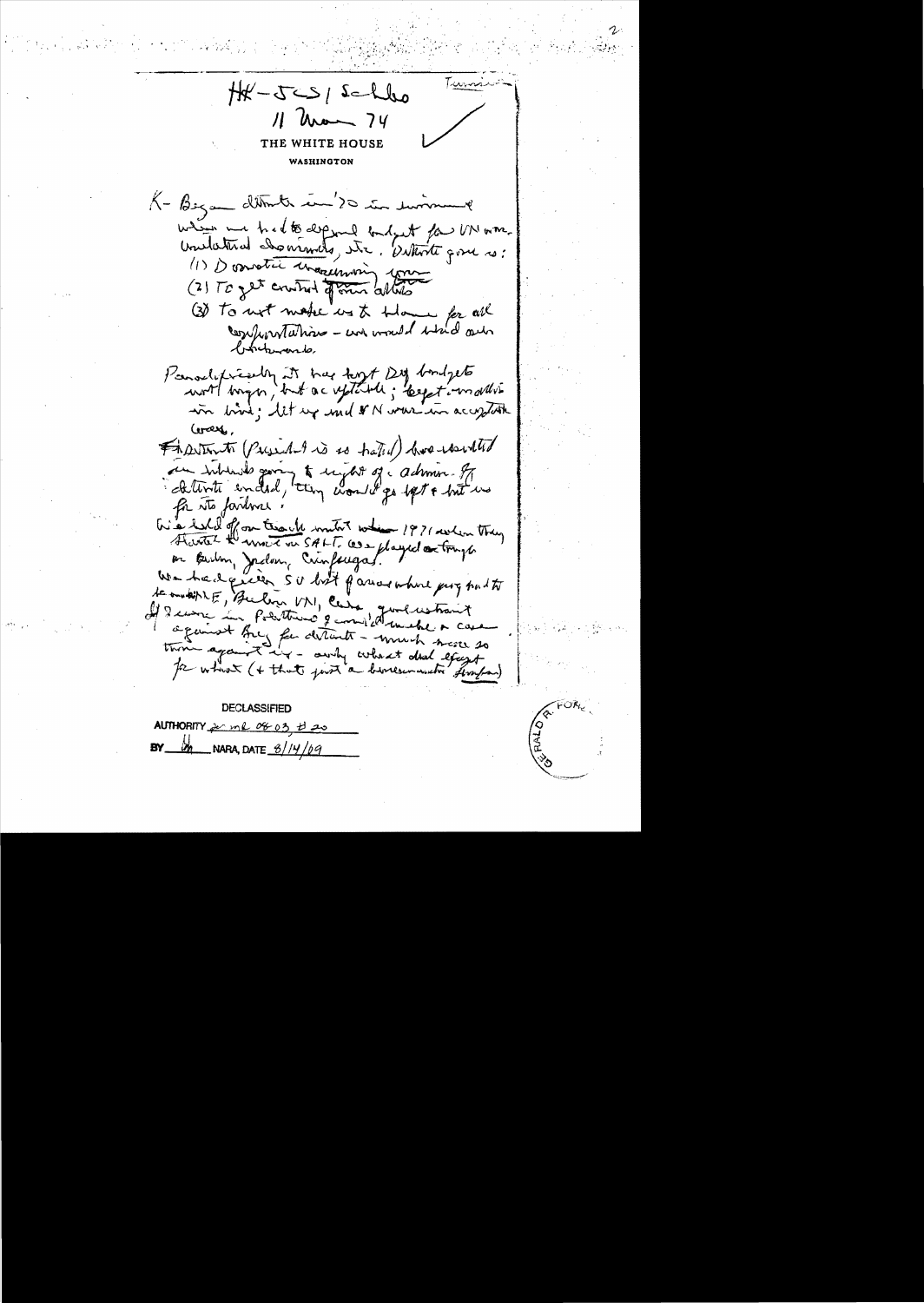# THE WHITE HOUSE WASHINGTON

SALT I - We were impured of chilming diffinite limityets; we had no payment which me give up. Défensive a ferment was imperoup of horricanony. This is to william depose fc diformal organisment, except and chilint line by it. Which chil we mount ME - SU must be beside etall truste broad the currence - thing count there bond brue, S- what would changed if thing count hardlind?  $K-ME, E$  in the doorestimated. Cl - what SU wounts in Servy open. They arrive K- 8 sel was emptyment of trat . SU abung talke wn towns of our old, wat portrait settlement. Thing do that to four us either with affering or chinging 67 boundaries - with war and avanted feet low side down on not get them  $\lambda$ muk  $\delta \chi$ what this weeks is we cann't thenout svin Joing way; MFIN, ME, SALT wit poit a partion than carritacist, but see which will won't in Big ting attached for howing been fasted.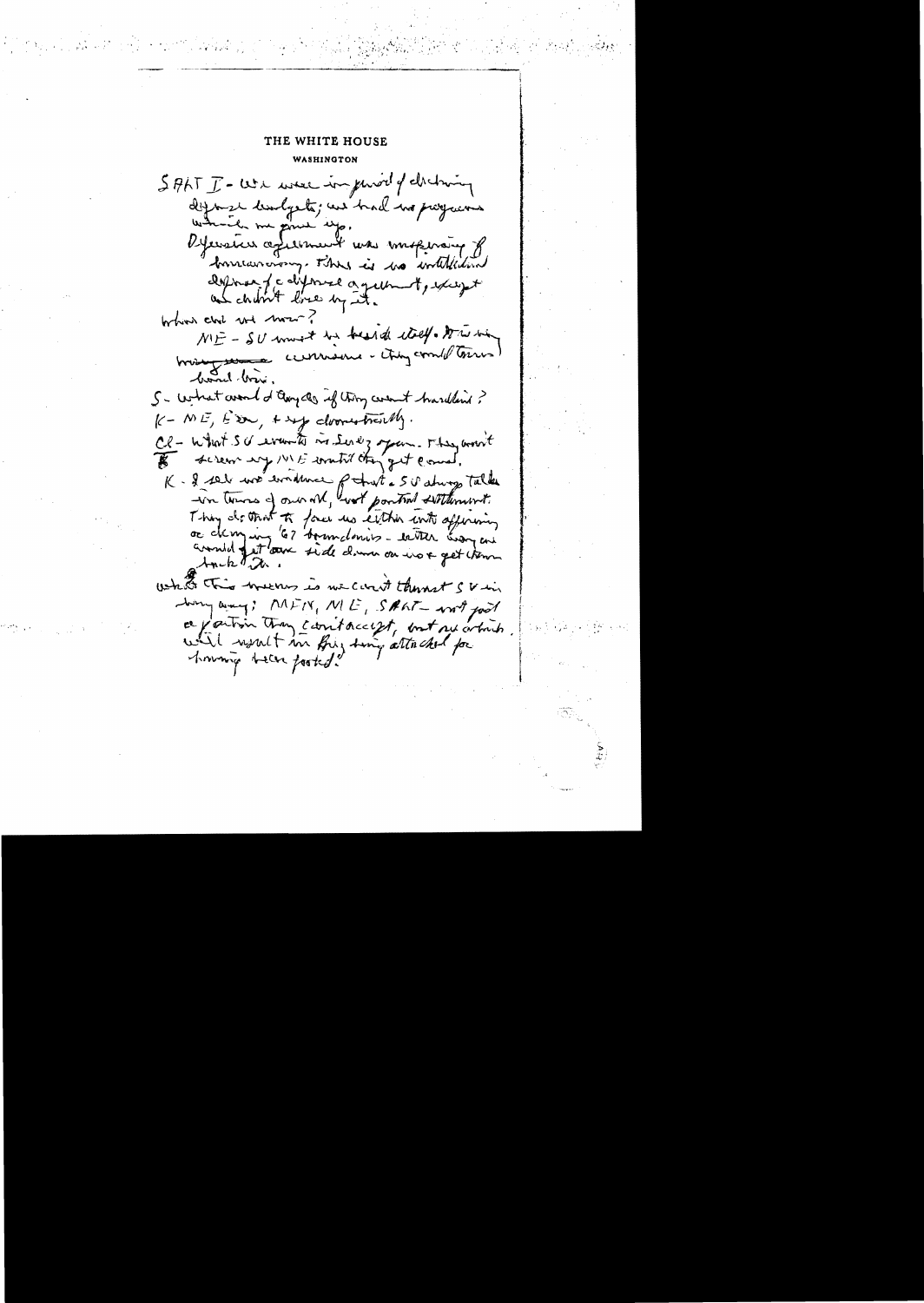## THE WHITE HOUSE

We want a bugget bright as inconversant will allow ; be Tonyto when we went K do so; but hep c chlonte a place Fyunded for amaches. S - Haw about Enger? He with that we we we choose troop way to wasped. K - attentioned is a hay to me xemity. If we think that by competing in seel would we can do ongetting hast tring a destration Je wroten where de we me win Sh E in, wil hard week gasts offeeling to Will sadhes - keick c US, got spond or With more on defense pre right + toget vs ful defenses. Every decision EC has made has belle orati $'-\cup$ s. Take Jegan (+ Come da). All c Euro pet to the fages marximusing but not Envis & those autom Jay nullism. The EC-creat mity is insureity from pitch assessed). come this will carne Let a city time when we will be son transle tin NE (Palestric + Jerussian) We commit to take to a Euro united agreed ex. The deposit people this are stall. ficial - + the are attend. And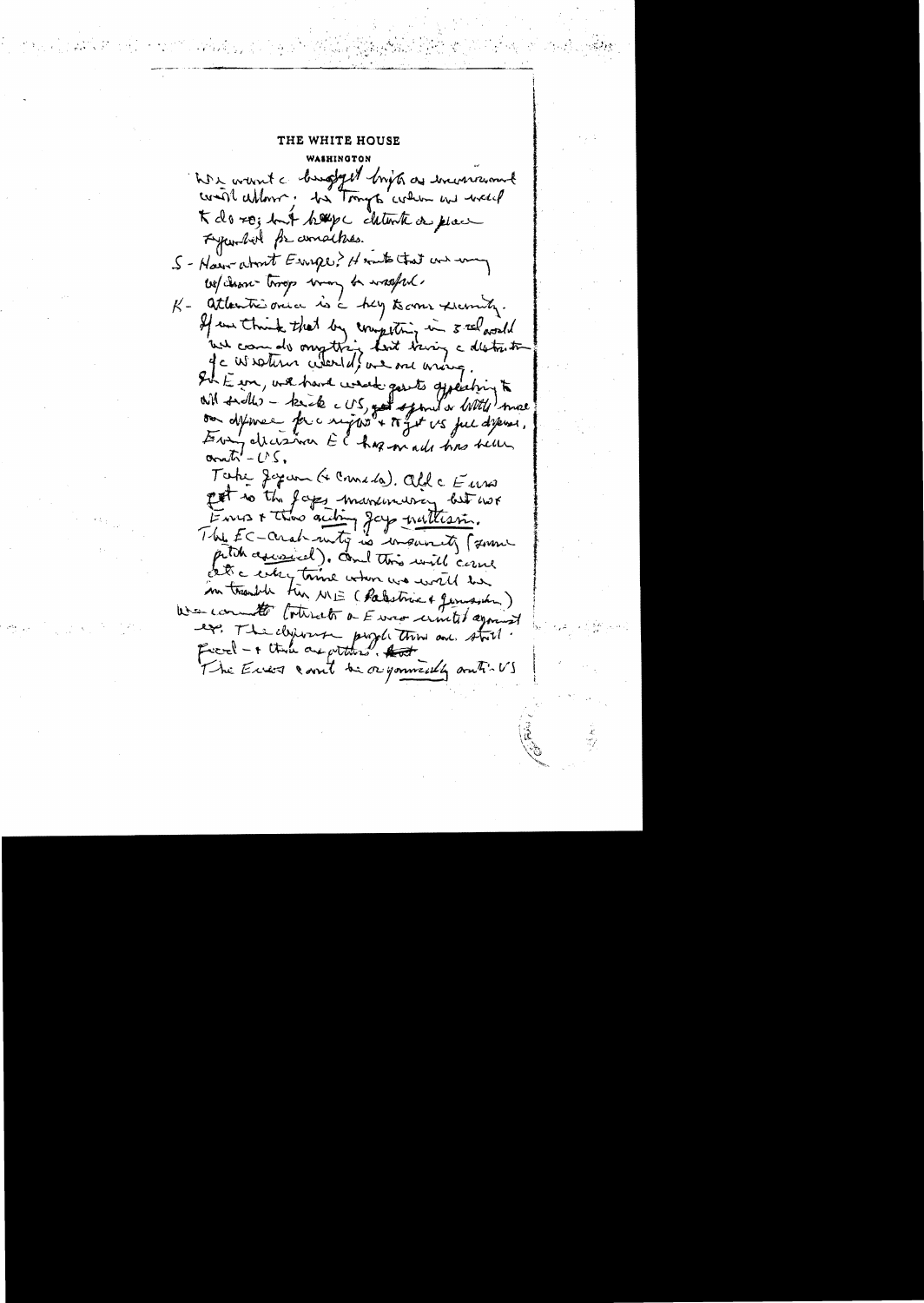THE WHITE HOUSE WAIHINGTON Why are US trops in Em ? The deforme of Euro and resembland to US - home wel clipsonal it, trouver, is open. W/ channel comment town E in wenterford; 6 Then are going that way anyway me mon have to thecater some w/ charion. That would be lost regart was have given up treep or smoke. we have to applied to Lipsook toppels in Emo, Frank pating can be writing thatropold. - 15 th Eintry though wonder 2 ging - But I was they surrounded because us/ weak state; they unsubscred & hermilisted<br>them form doubt the style & promit Unaginat true was for involving to (writing to town heldt agonist a From Hab. We cloud verot tong w/down ( that to drophe. S- On sylvable of formulation, We work of have a commence untook on Every on cand. we a white. I track au SALT us known the theat use west not use to try and we -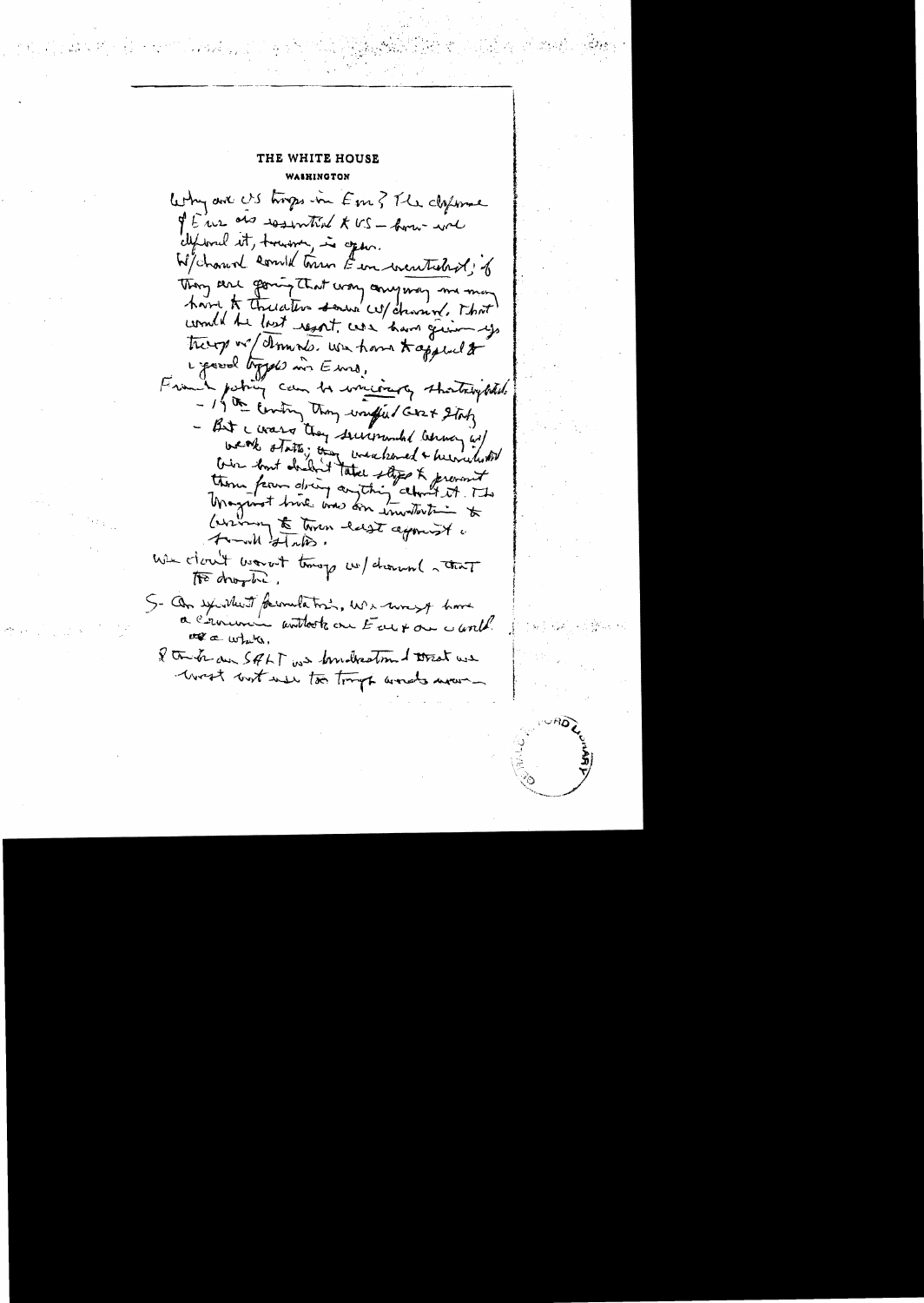THE WHITE HOUSE WASHINGTON essintial exeminations we wad for pourmonnent agathement huit me known Il Those is no difficience bet us on travalent . We i have had more do one the town, but annot stratyly ( bounder Trummery (A) A work invite morgenture of SU you Essential trat to be to take have have aver what are a six emside i pomoderni. I jost at remall tennisburg, est iconserver - I speak for JCS - we don't would glace Them took a grazion ways. K - to the desire with the sunship does to living S- One - bandgett, will many have seen am incurrable change. A-I hype you are ugotto the historien, the, I think bilevels will turn if detente sub a after a west illustrice S- Have about Far East-PRC, Joynny Kokon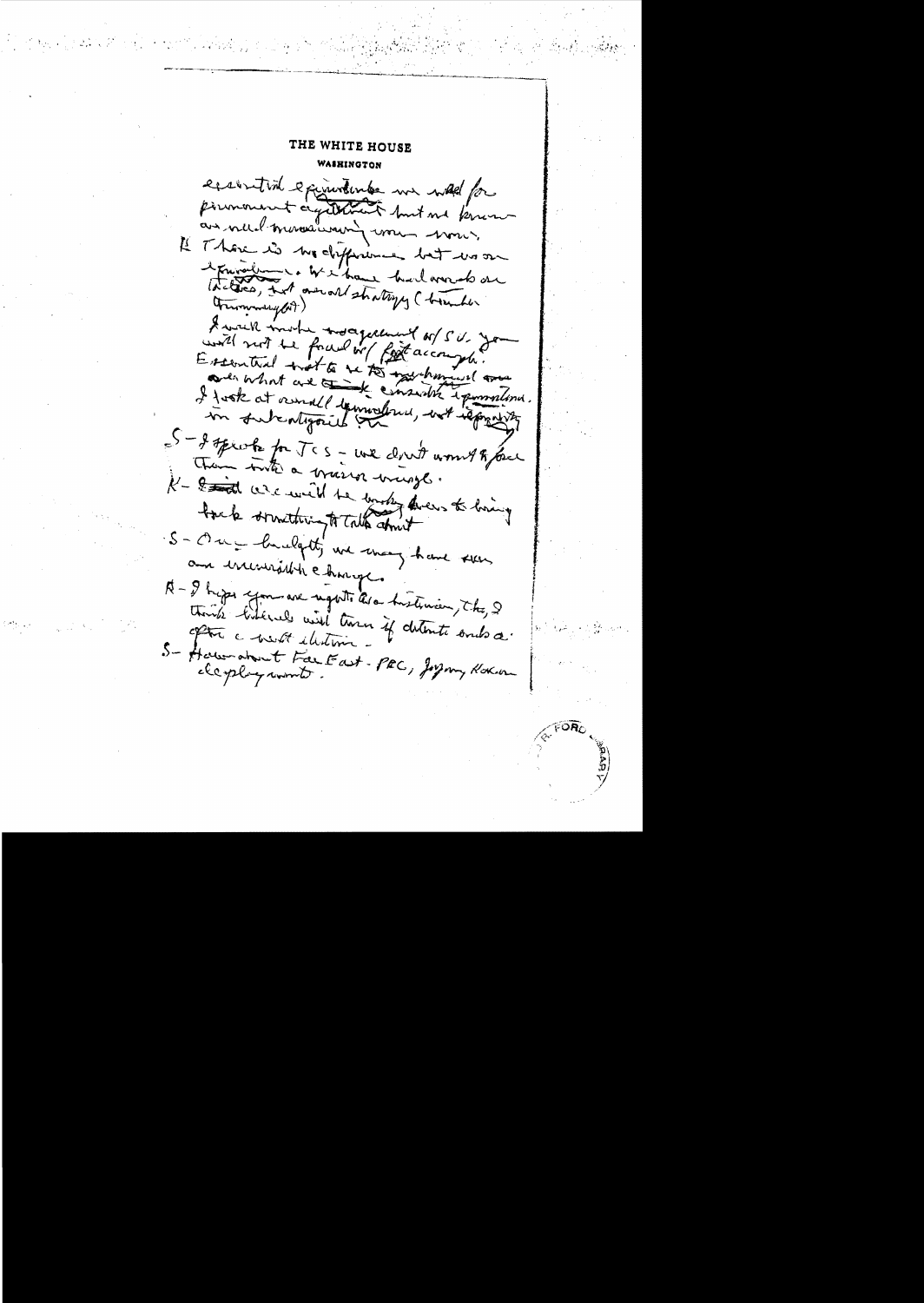## THE WHITE HOUSE WAIHINGTON

K-Om but NATO ally is China. They -voucheloud contract of photoes pointers a passive. (Having Chan & about) They won't see to stay in Caster, That is why I am blam of pulling B-52's ant of Thanlound, S-We have a win-reben-float squechons in K - Chiese wordt general VS justin in Boa Jepandel are bort exponsible ordi-american your law shift three wing rappelly are Count assumed that democracy conflicts in ce permanent phonoumment. They would be oforg S'Arry or balance framer stay - fat shifts, they could change awrington. One dylogenet in Pocific & arizall stungth cres essential to tres formations dins . "<br>PRC che vot au alhée l'otten connect dix sur ckrowncent power in world, It way'll writing the PRC as birt, but that is a bitgan dret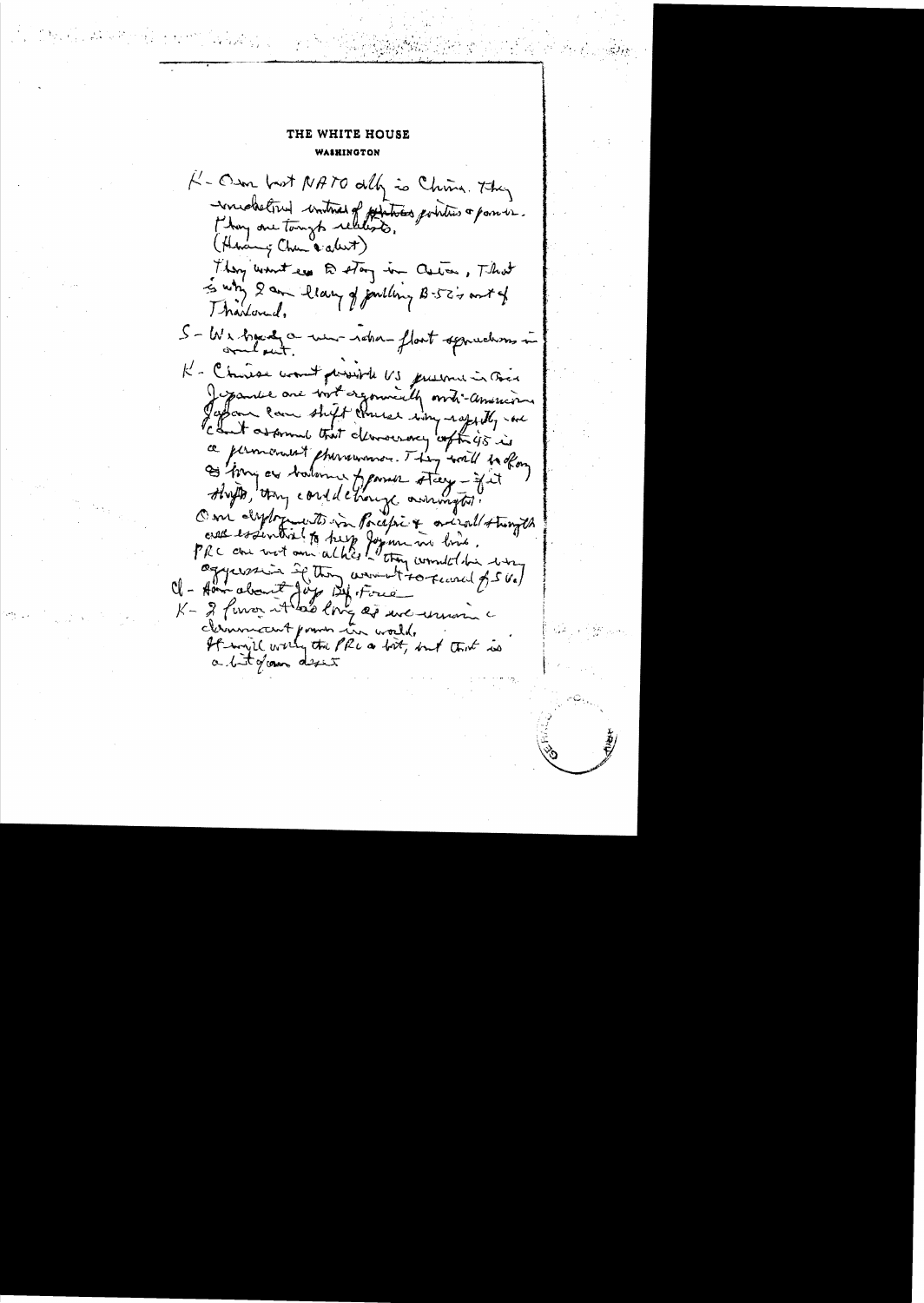## THE WHITE HOUSE WASHINGTON

R. 2 think fay will go invalid allow 18yrs. We should use Japo to severe withers which helping Japstit 1" ws Tryck 10 year world separate cold blooded assessment of fame. S- Euro are the Staly but a come. K. World like U.S. was Karra Thranel cents a workid realme - lost I warrived apport  $\mathcal{P}$ RC. dara boscially in force of it. A-Wecould brief ey - stringth of -S- & worned by was came hold 40,000 in Korea, I think we can't hole  $\mathcal{S}$  or  $\mathcal{S}$   $\mathcal{S}$  the R-Dysends over what period. Jam dary projections unagre. We are love way permember Uniform about ces channing forms format mos, 5- Was a mostatula in getting aprinter